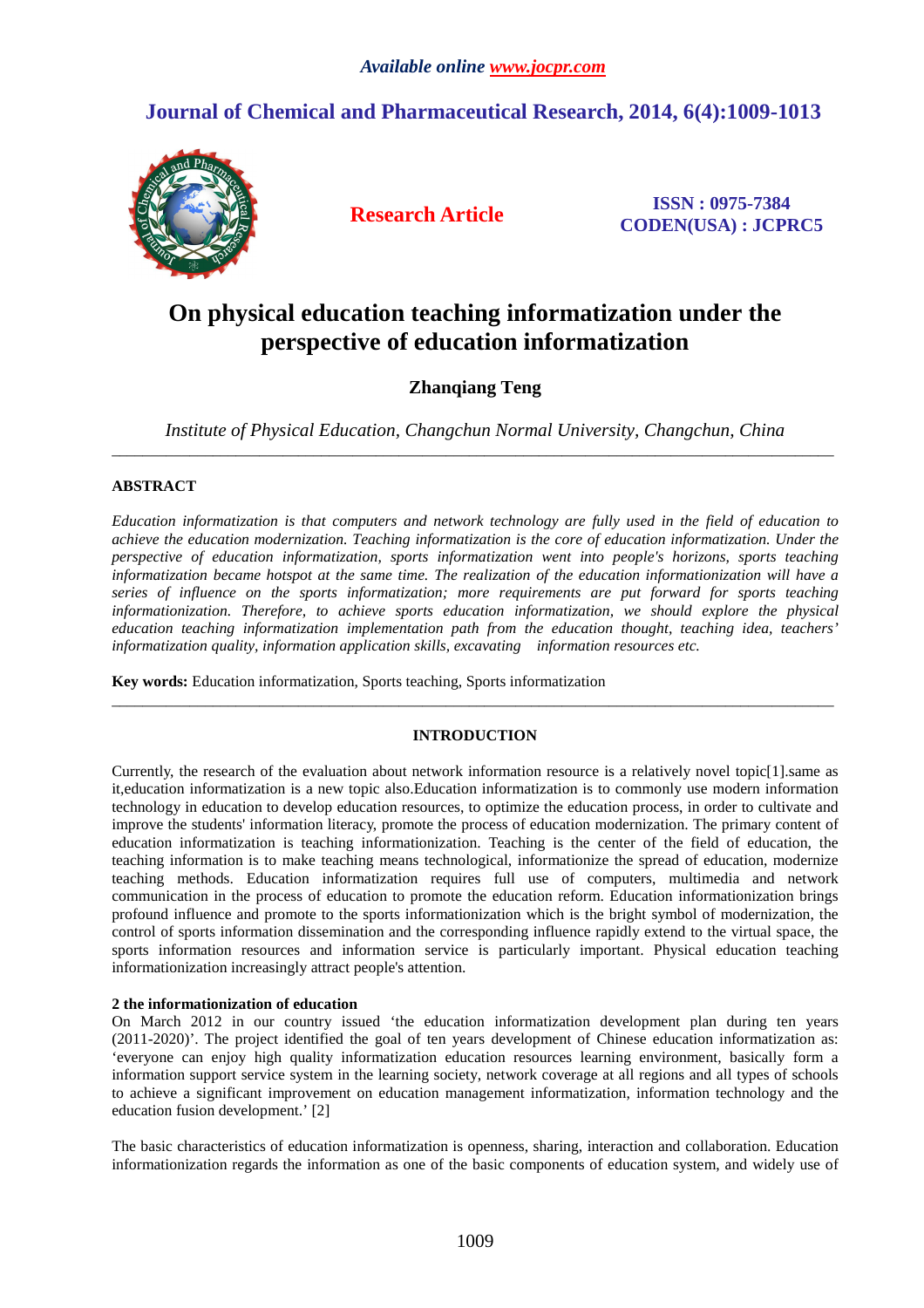computer multimedia and network information technology in the areas of education, make it adapt to the new demand of information society for education development, promote the process of education modernization.

*\_\_\_\_\_\_\_\_\_\_\_\_\_\_\_\_\_\_\_\_\_\_\_\_\_\_\_\_\_\_\_\_\_\_\_\_\_\_\_\_\_\_\_\_\_\_\_\_\_\_\_\_\_\_\_\_\_\_\_\_\_\_\_\_\_\_\_\_\_\_\_\_\_\_\_\_\_*

Education informatization has the attribute of 'technology', at the same time also has the attribute of 'education'. Look trough foreign education informatization technology attributes, the basic characteristics of education informatization is digital, networking, intelligence and multiple media. Digital makes the equipment of the education information technology system be simple, reliable and the standard be unified, networking makes information resources can be shared, less activities time and space constraints, interpersonal cooperation is easy to implement, intelligent system can manage to achieve the humanization on teaching behavior , naturalize man-machine communication, agency on multifarious task, multimedia realize that integration of letter media equipment , virtualization of diversification of information representation, complex phenomena.[3] From education attributes, the basic characteristics of the education informatization is openness, sharing, interaction and collaboration. Education informatization aims to apply the modern information technology and the education technology in the teaching process, its purpose is based on information technology driving the modernization of education, encourage the existing education and teaching step onto a higher stage. Education informatization, of course, has had a huge impact for the traditional education thought, education idea, education mode, teaching form, learning method ect.

Teaching informatization is the core of education informatization. Teaching is the center of the field of education, the teaching informatization is to make teaching means technological, informationization of the spread of education, modernization of teaching methods. Education informatization fully uses of modern information technology which is based on computers, multimedia and network communication in the process of education to promote the education reform. A teacher is one of the key factors of school's education informationization implementation process, education informatization is dependent on the active participation of teachers, which also can be seen that the teachers are the main force of promoting education informatization construction. In the information age, a teacher if you do not have good information literacy, do not have a modern information technology, it is difficult to preach, bequeath, reassure.

Because of the rapid development of information technology, the IT teaching in Middle-school even need return to life, need to strengthen the connection of the curriculum content with the student's life and the development of science, and pay more attention to the learning interests of them, to let them gain some life experience from learning and a better life in the future. [4]

#### **RESULTS AND DISCUSSION**

#### **3 The influence of education to sports teaching informationization**

Under the perspective of education informatization, when we inspect sports information, we can find that sports information also has broad space for development. Compared with other disciplines, sports information has its own advantages and characteristics, one is that people are very concerned about it, the second is that propagation velocity is fast, the third is transmission range is widespread. As we all know, sport is a part of education. Education informatization development will bring corresponding influence on the sports informatization, and can promote the process of sports information development. The traditional sports teaching idea has failed to keeping pace with the pace of social development, let alone the use of information technology. Along with the continuous development of the times, sports informatization level continuously improve, sports teaching informationization can be seen everywhere, but how to reasonably use, is still a problem need to be thought about. sports teaching informatization is also the embodiment of sports information. Anyway, education informatization development promotes the sports informationization, also leads to the rapid development of the sports information. At the same time, under the influence of education informationization, teaching information is also presented.

#### **3.1 the transformation of sports education thought, teaching idea**

Under the influence of education informatization, the sports education thought, teaching idea is changing. Modern sports teaching is focusing on the exchange of information much more between teachers and students, also students and students , instead of simple knowledge transfer. Through the increase of information exchange to improve the quality and quantity of students' knowledge. Via this kind of information transmission and exchange, to replace the previous 'dominance of teacher and student-centered theory'. Make sports teaching presents a harmonious situation and break the traditional education ideas and education concepts, the sports teaching presents a new vitality. Under the guidance of this kind of new education ideas, teaching presents a variety of communication, such as one-way communication, two-way communication, multidirectional communication and integrated communication, promotes the sports teaching reform and the achieving of the informatization implementation of sports teaching.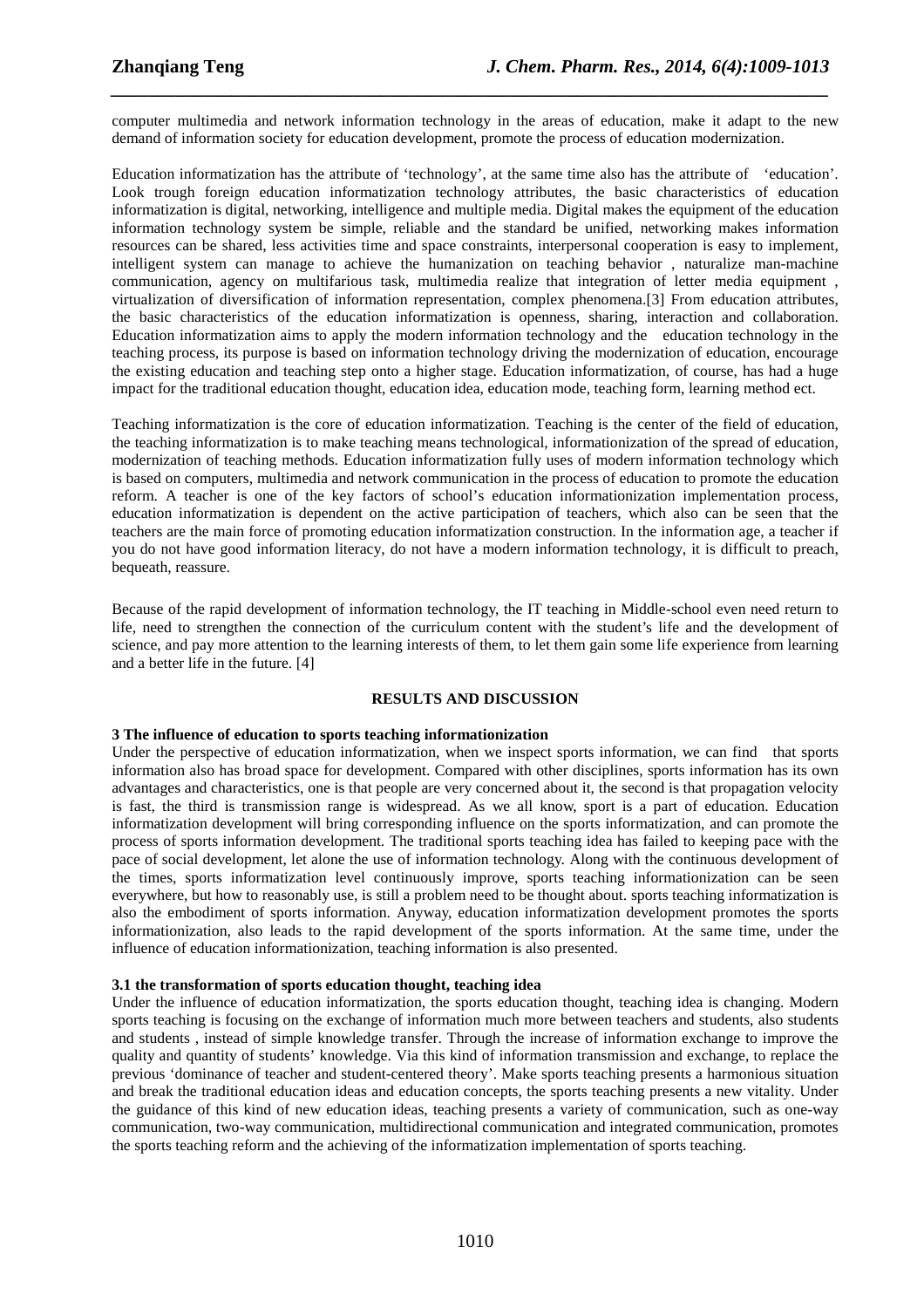#### **3.2 digital sports teaching content**

Computer is the foundation of the digitalization. It has a lot of advantages ,due to high information resources integration, stable performance, unified technical standards, large storage capacity and fast processing speed, it is widely applied in physical education and the teaching of sports. Sports teaching media mostly image information, it needs large storage capacity, digital storage to provide more space for the storage and use of physical education information and provide a more convenient conditions for the wide use of physical education . Electronic textbooks, reference books, libraries and education database, etc. widely used, not only makes the education content be more rich, colorful and vivid, moreover makes the storage of knowledge, the propagation speed greatly accelerated, use efficiency has a remarkable improvement.

*\_\_\_\_\_\_\_\_\_\_\_\_\_\_\_\_\_\_\_\_\_\_\_\_\_\_\_\_\_\_\_\_\_\_\_\_\_\_\_\_\_\_\_\_\_\_\_\_\_\_\_\_\_\_\_\_\_\_\_\_\_\_\_\_\_\_\_\_\_\_\_\_\_\_\_\_\_*

#### **3.3 multimedia of the sports teaching materials and teaching methods**

Multimedia of teaching materials is used in multimedia, in particular, hypermedia technology, to build the structure, dynamic, visual representation of teaching content. With increasing bandwidth of the network lines, now most online courseware almost realize the multimedia, they not only contain texts and graphics, also can present sound, animation, video and 3D simulation. Multimedia can integrate a single representation of sports information media to achieve much better integration and generality of the media equipment of physical education information. Using multimedia technology can also make the teaching information diversity, structured, dynamic, visualized, and make the complex technological motion, boring technology much funny.

### **3.4 the network of sports teaching information resource**

In the Internet, there are a lot of education resources can be shared, the types are various, such as education website, electronic books, virtual library, software base, news groups, sports curricula and so on. The popularization and application of Internet, is changing the human's production, life style and learning style, in the information age of explosive growth of the knowledge, the popularity and use of computer technology and network technology not only reduce the cost of information processing, strengthen storage capabilities of knowledge, but also greatly increase the speed of the spread of knowledge and information, eliminate time and space limit of the collection and use of knowledge. Teachers can collect, classify, process and refine knowledge information to satisfy the needs of the teaching through the computer technology from the plenty of sports information resources in network to improve education quality and teaching efficiency. Three-dimensional transmission of sports education information can make education resources be shared, including hardware and software resources sharing, such as the large capacity of storage media, network teaching materials, network sports information and news. As so far, the core of the sports education information sharing is software, teachers and students can use the Internet, all kinds of information media, multimedia teaching resources to acquire the basic sports knowledge and related information needed in the process of the teaching and learning, supplementary the disadvantages in the teaching practice, to complete the teaching and learning of movement technology better.[5]

## **3.5 the intelligence of sports teaching mode**

Combining with the teaching mode of education informationization , the sports teaching informatization also presents a wonderful intelligence and personalized teaching mode. To use artificial intelligence technology to build intelligent tutor system can teach and help students according to their different personality traits and requirements. In order to do this, the determination of the student individuality, especially the one-way transformation teaching mode of the cognitive mode detection will become an important research topic in the education research. Traditional sports teaching is that teachers explain and demonstrate, and then students comprehend technical behavioral essentials and practice, but the talents can not adapt to the demands of modern society. With the development of education informationization, the network learning resources rapidly expand, physical education just like other disciplines, diversified teaching mode is the inevitable trend of development of sports education. In a traditional teaching environment is difficult to carry out the research-oriented learning, discovery learning rise again. Especially the student-centered teaching mode, will be widely accepted. Teachers' teaching work will focus on assisting students' autonomous learning through making full use of network resources and all kinds of information and resources. Sports excellent online lessons provide a platform to the teachers and students' learning and discussion. Establishment of education cloud platform will expand one new study space in educational field, under the model of network study under cloud computation, people can carry out information acquisition and disposal at any time, in any place and by any manner, which can lower the cost and difficult of learning source and service by Web to create flexible and quick study manner, colorful study environment, and it can increase study effect in the end. [6]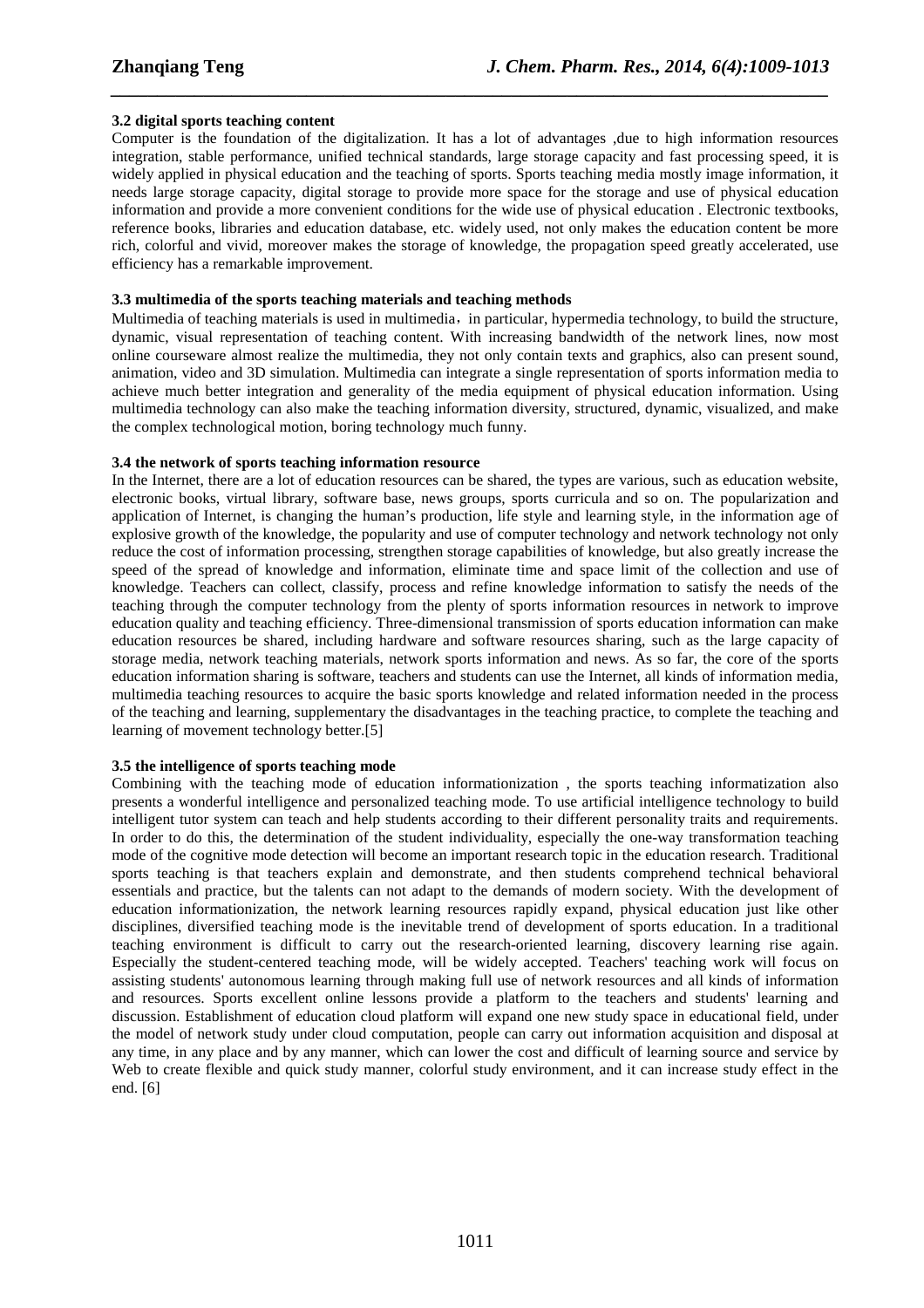#### **CONCLUSION**

*\_\_\_\_\_\_\_\_\_\_\_\_\_\_\_\_\_\_\_\_\_\_\_\_\_\_\_\_\_\_\_\_\_\_\_\_\_\_\_\_\_\_\_\_\_\_\_\_\_\_\_\_\_\_\_\_\_\_\_\_\_\_\_\_\_\_\_\_\_\_\_\_\_\_\_\_\_*

#### **4 the realization path of school sports teaching informatization**

Under the perspective of education informationization, teaching information is imminent, and to improve the physical education teaching informationization is the priority. Computers and network information technology are widely used in all kinds of fields nowadays, the impact of school education and the education informationization is increasing, especially having obvious effects on changing education thought and education idea, promoting the teaching reform and realizing the modernization of teaching means, etc. To achieve information and perfect physical education teaching should free education concept, update the education concept, improve teachers' informationization quality, excavate sports informationization teaching resources, accelerating the process of sports teaching informationization better.

#### **4.1 update the education concept, improve their own consciousness of information**

In the information age, the teacher wants to liberate education thoughts, update education idea, set up modern education concept. Transiting from traditional knowledge imparter to the organizer and director of the student to study, to guide, plan, organize and coordinate students to join into a variety of learning activities, pay attention to cultivate students' ability of self learning and obtain the access to information and knowledge. For the physical education teachers, do not passively accept information knowledge at the same time, they should take the initiative to improve their information consciousness and be initiative to learn and absorb new teaching methods and knowledge, especially accurately grasp knowledge of the latest system , and should actively study, put the new information, new knowledge into the physical education class, through teaching practice, not only can improve their comprehensive quality, also can enhance the effectiveness and scientific of classroom education.

#### **4.2 improve teachers' informationization quality and information application skills**

Using computer to assist teaching is an important aspect of education informatization, which requires teachers to master relevant computer knowledge and relevant operation skills, study compulsory software, cultivate their ability to design the courseware, manage to do single teaching and network teaching. Information processing skills is to transform obtained sports information into useful information for improve sports teaching effect and quality. Physical education teachers should regard information processing as the main line, to improve the skills of the use of information. On the one hand, the PE teachers use paper literature to get physical education teaching and scientific research information; Physical education teachers should also, on the other hand, through various sports information service provided by the Internet to obtain a variety of sports information, at the same time to transmit research achievements to the world through the network and realize the 'resource sharing' of information age. Sports teacher can also through the use of applied software to develop the integrative teaching materials which contain sports writing teaching material and multimedia teaching materials, master the methods of module combination structure, use the theory and method of artificial intelligence, provide to the college students with the sports information consultation and guidance. They can also through the horizontal cooperation, cooperate with experts and scholars of other disciplines to improve their information skills.

#### **4.3 explore sports informationization teaching resources**

Education information resources can be divided into education software resources which have education information carrier as the core and education management information with data based on management information system. Education software resources mainly includes multimedia education information resources which consist of multimedia material, all kinds of CAI courseware, Internet courses primarily, library information resources which consist of literature data access and retrieval service, tool recourses which consist of the formation, analysis, processing, transfer and use of education information resources, as well as the mighty Internet resources, etc.; education management information resources mainly refers to many kinds of database resources which is primarily consist of educators, education content, education object, education resources and support service system which is establishing for implementing modern management. Under the background of the above education resources, combining with the characteristics of sports, exploring the specific characteristics of sports information resources, that is to have their own characteristics of sports software resources and sports management information resources, such as own cloud computing system of digital sports with local characteristics, sports teaching, training, competition management system, truly achieve the informatization of sports teaching and management.

#### **REFERENCES**

[ 1] Gao Siyue**.***J. Chem. Pharm. Res.* **2013,** 5(12):1409-1417. [2][DB/OL].*http://www.moe.edu.cn/publicfiles/business/htmlfiles/moe/s3342/201203/133322.html/title of subordinate document*. Cited 13 Jul **2012**. [3]Xiao Hong., *Journal of Hubei Correspondence University*,**2009**,22(3),49-50.